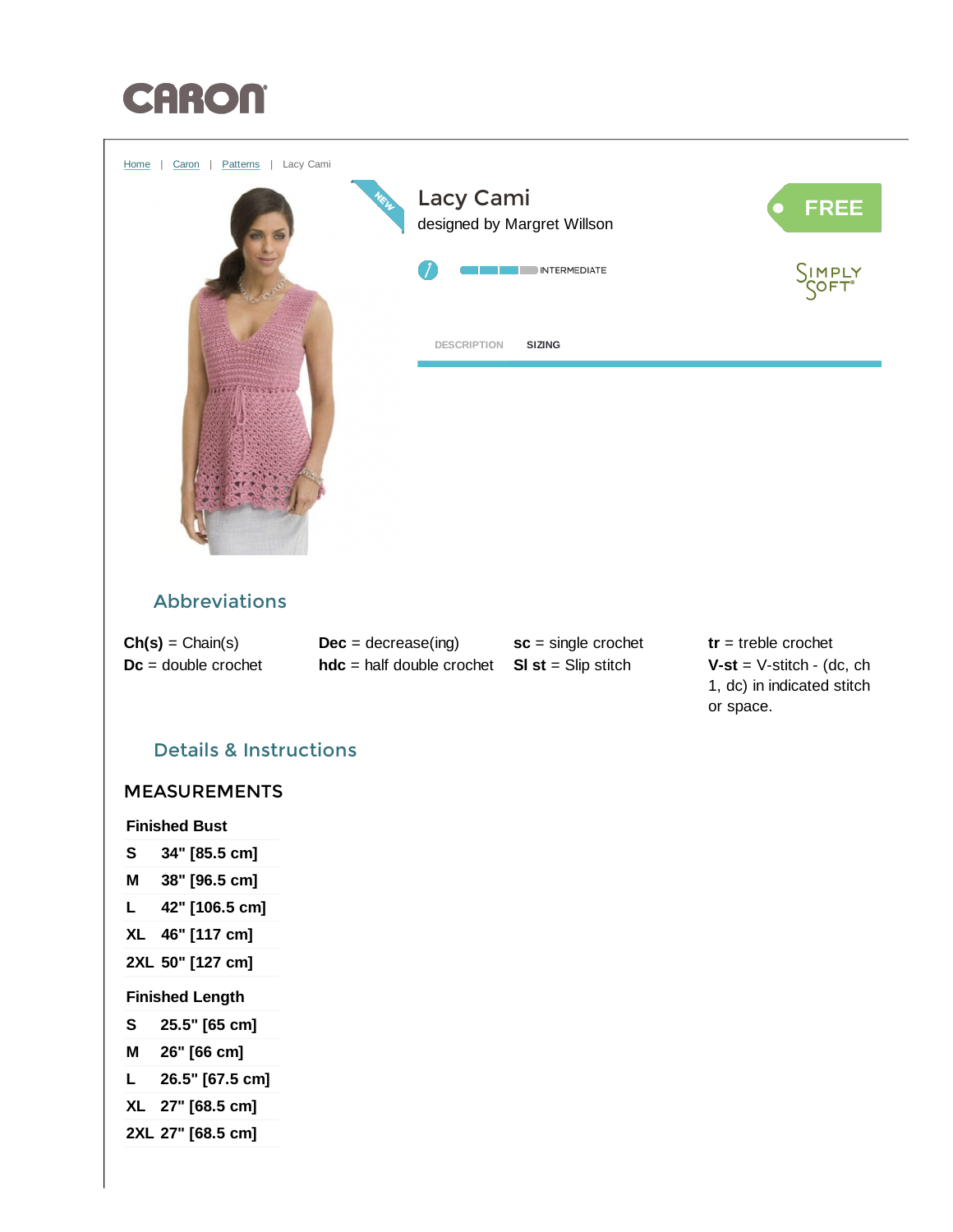# MATERIALS

Cami

Simply Soft (170 g/6. oz;288 m/315 yds)

| Sizes S                                       |    | м |   | 2XI. |  |
|-----------------------------------------------|----|---|---|------|--|
| <b>Main Color (MC)</b><br>Plum Wine<br>(9722) | 3. | 3 | 4 | 5    |  |

## GAUGE

In bodice stitch pattern, using larger hook, 16 sts and 14 rows = 4"/10 cm

### **INSTRUCTIONS**

### BODICE PATTERN STITCH

**Row 1 (RS):** Ch 1, sc in first sc, \*dc in next ch-1 space, sc in next sc; repeat from \* across, turn.<br>**Row 2:** Ch 1, sc in first sc, \*ch 1, skip next dc, sc in next sc; repeat from \* across, turn.<br>Repeat Rows 1 and 2 for Bodice back and front are worked first then seamed. The skirt is then worked in rounds from the foundation row to the bottom edge.<br>HELPFUL When, due to decreasing, a WS row begins with a dc, begin and end Pattern Stitch Row 2 with 2 sc.<br>BACK<br>Ch 70 (78, 86, 94, 102). Foundation Row (WS): Sc in second ch from hook, \*ch 1, skip next ch, sc in next ch; repeat from \* across, turn<br>—35 (39, 43, 47, 51) sc and 34 (38, 42, 46, 50) ch-1 spaces, for total of 69 (77, 85, 93, 101) sts.<br>Work even i **Row 1 (WS):** Ch 1, slip st in first 4 (6, 6, 8, 8) sts, sc in next st, [ch 1, skip next st, sc in next st] 30 (32, 36, 38, 42) times; leave remaining 4 (6, 6, 8, 8) sts unworked, turn—31 (33, 37, 39, 43) sc, and 30 (32, 36, 38, 42) ch-1 space, for total of 61 (65, 73, 77, 85) sts.<br>**Row 2 (RS):** Ch 1; leaving last loop of each st on hook, sc in first st, dc in next st, yarn over and draw through all loops on hook (decrease made), continue in Bodice Pattern Stitch across to last 2 sts; leaving last loop of each st on hook, dc in next st, sc in next st, yarn over and draw through all loops on hook (decrease made); turn—59 (63, 71, 75, 83) sts.<br> **Row 3:** Work even in Bodice Pattern Stitch. Note: This row may require working 2 sc at beginning and end, to maintain pattern. maintain pattern.<br>Row 4: Ch 1, dec over first 2 sts, continue in Bodice Pattern Stitch across to last 2 sts, dec over last 2 sts, turn— 57 (61, 69, 73, 81) sts.<br>Repeat last 2 rows 2 (2, 4, 4, 6) more times—53 (57, 61, 65, 69) sts.<br>Work even in Bodice Pattern Stitch until armhole measures 3 (3 1/2, 4, 4 1/2, 4 1/2)"/7.5 (9, 10, 11.5, 11.5) cm, end with RS row.<br>**Shape Left Shoulder Row 1 (WS):** Ch 1, sc in first sc, [ch 1, skip next dc, sc in next sc] 6 (7, 7, 8, 9) times; leave remaining sts unworked (for neck and right shoulder), turn—7 (8, 8, 9, 10) sc, and 6 (7, 7, 8, 9) ch-1 spaces, for a total of 13 (15, 15, 17, 19) sts.<br>Work even in Bodice Pattern Stitch until armhole measures 6 1/2 (7, 7 1/2, 8, 8)"/16.5 (18, 19, 20.5, 20.5) cm, end with RS row.<br>Next Row (WS): Ch 1, sc in first 3 (5, 5, 5, 6) sts, hdc in next 5 (5, 5, 6, 6) sts, dc in next 5 (5, 5, 6, 7) sts, turn. Last Row: Ch 1, sc in each st across. Fasten off. **Row 1 (WS):** Skip 27 (27, 31, 31, 31) unworked sts following left shoulder (for back neck), join yarn with sc in next sc, [ch 1, skip next dc, sc in next sc] 6 (7, 7, 8, 9) times, turn—7 (8, 8, 9, 10) sc, and 6 (7, 7, 8, 9) ch-1 spaces, for a total of 13 (15, 15, 17, 19) sts.<br>Work even in Bodice Pattern Stitch until armhole measures 6 1/2 (7, 7 1/2, 8, 8)"/16.5 (18, 19, 20.5, 20.5) cm,

end with RS row.<br> **Next Row (WS):** Ch 3 (counts as dc), dc in next 4 (4, 4, 5, 6) sts, hdc in next 5 (5, 5, 6, 6) sts, sc in last 3 (5, 5, 5, 6) sts, turn.

**Last Row:** Ch 1, sc in each st across. Fasten off.

**FRONT**<br>Work as for back until piece measures 4"/10 cm, end with a RS row. Work as for back until piece measures 4"/10 cm, end with a RS row.<br>**Shape Neck and Right Shoulder** 

**Row 1 (WS):** Ch 1, sc in first st, [ch 1, skip next st, sc in next st] 16 (18, 20, 22, 24) times, sc in next st; leave remaining sts unworked (for front neck and left shoulder), turn—18 (20, 22, 24, 26) sc and 16 (18, 20, 22, 24) ch-

Figures, for a total of 34 (38, 42, 46, 50) sts.<br>Row 2 (RS): Ch 1, dec over first 2 sts, continue in Bodice Pattern Stitch across, turn—33 (37, 41, 45, 49) sts.<br>Row 3: Work even in Bodice Pattern Stitch.

Arm and the shaping as for back as for back as for back as for back as for back and a shaping as for back—13 (15, 17, 19) sts.<br>Repeat last 2 rows 11 (11, 13, 13, 13) times, AT THE SAME TIME, when piece measures 5"/12.5 cm,